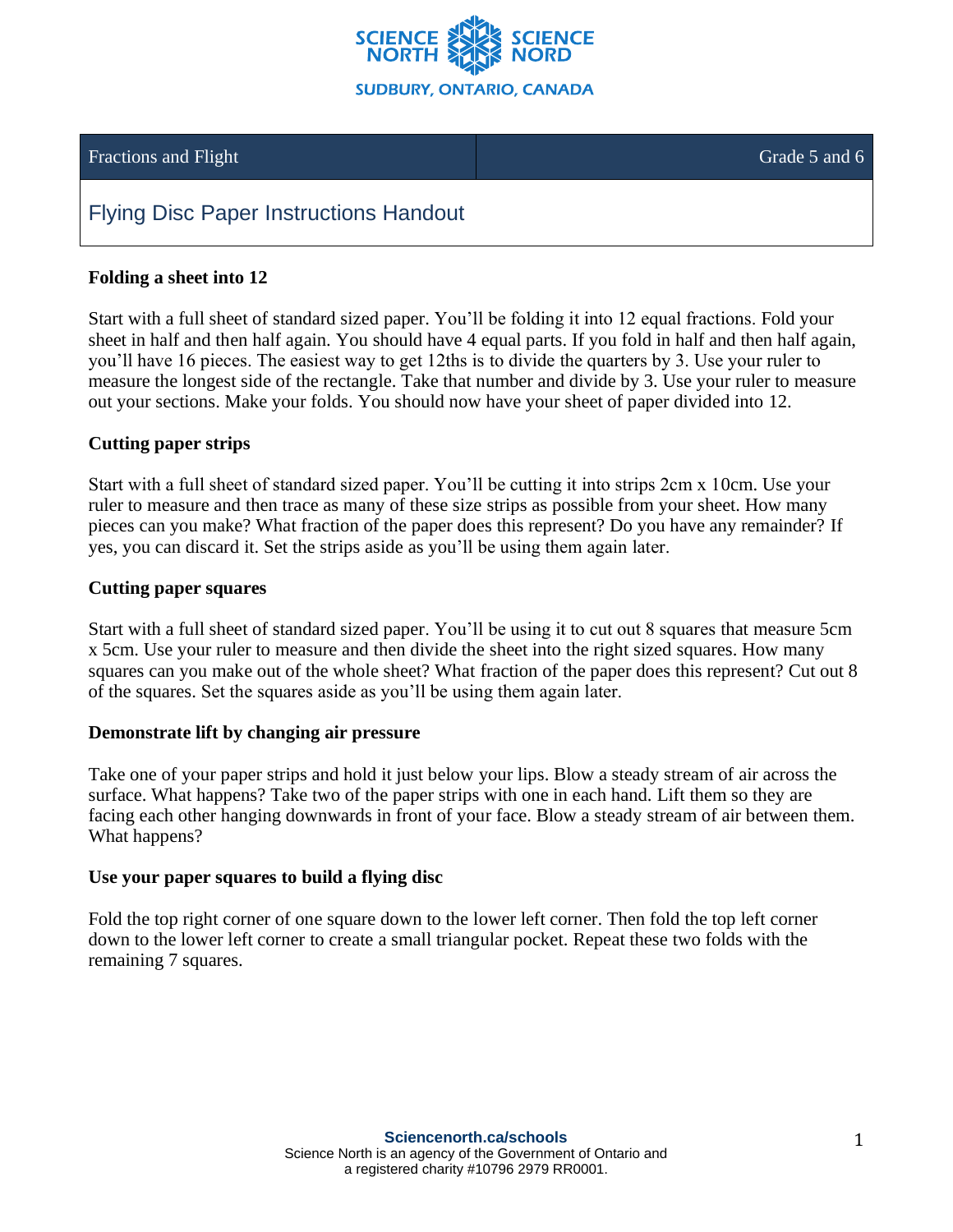



Insert one paper tip into the left pocket of another. Insert the shapes each one into the other until you can close an 8-sided disc.





Hold the disc firmly together while you apply tape to secure it.